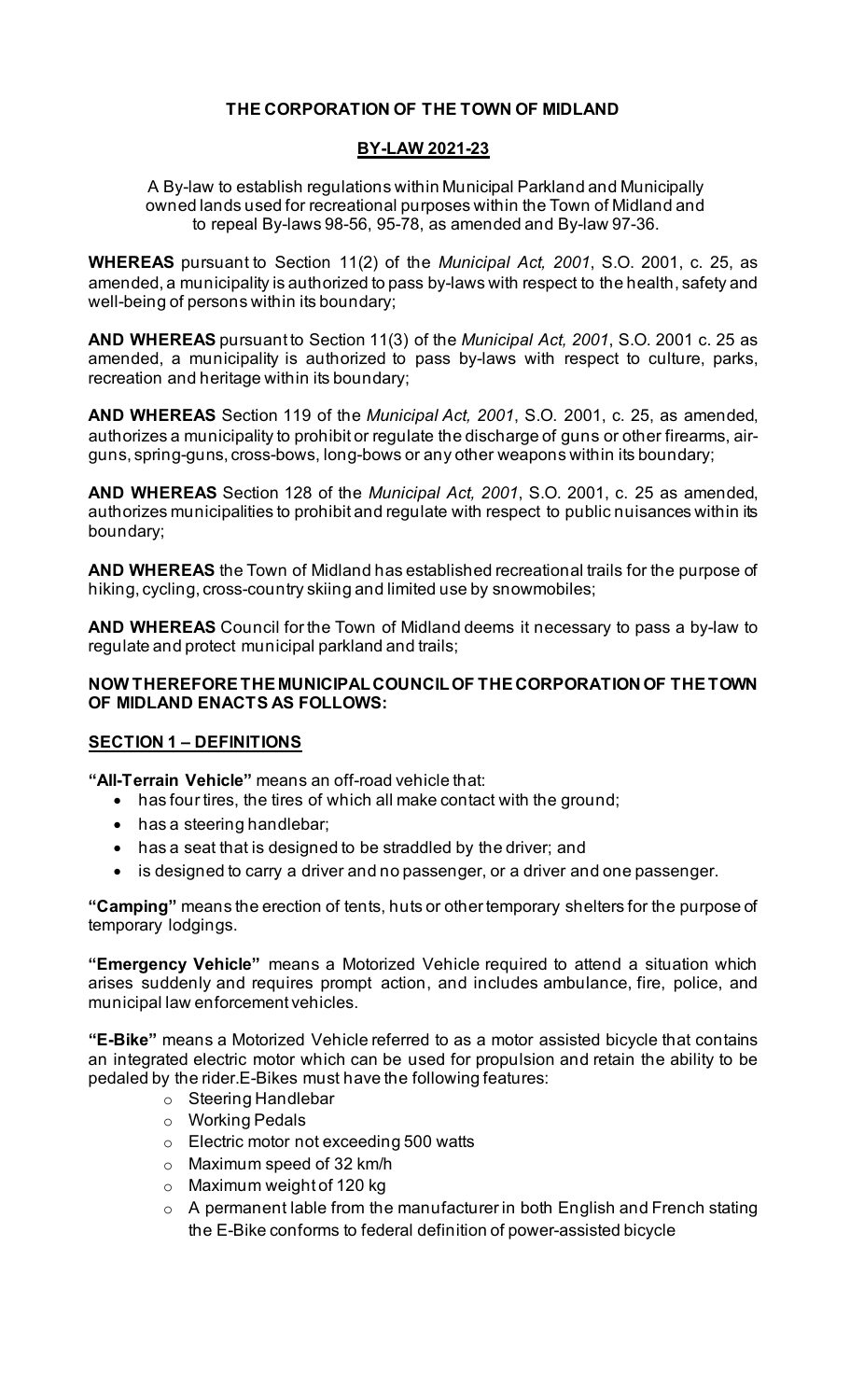**"Litter"** includes, but is not limited to: garbage, domestic waste (including items such as, but not limited to, furniture, carpets, appliances, household garbage), ashes, rubbish, builder's and building contractors refuse, other industrial waste, inoperable vehicles and motor vehicles parts and accessories.

**"Manager of Operations"** means the Manager of the Operations for the Town of Midland, or his or her designate;

**"Motorized Vehicle"** means an automobile, motorcycle, power assisted bicycle, snowmobile or any other vehicle propelled or driven otherwise than by muscular power.

"**Municipal Trail**" means the part of Municipal Parkland, or private property in which an easement is registered with the Town that has been improved with a hard surface asphalt, concrete, gravel or stone dust and is intended for a variety of uses which may include pedestrian, in-line skating, skateboards, bicycles, Pedelecs and mobility devices.

**"Municipal Parkland"** means properties as set out in Schedule "A" and any lands owned by or belonging to the Town of Midland that is utilized for recreational purposes and as otherwise may be designated for use as a public park, open space, dock or wharf, (including, without limitation, the Rotary Trail and the Pen-Mid Trail) and any and all buildings, structures, facilities, erections and improvements located in or on such land.

**"Nuisance"** means an unreasonable, unwarranted, or unlawful interference with a right common to the general public.

**"Officer"** means a Municipal Law Enforcement Officer who has been appointed by Council for the purposes of carrying out the enforcement of Municipal by-laws and/or an Officer of a municipal or provincial police services board.

**"Park"** means any Municipal Parkland that is owned or belonging to the Town of Midland.

**"Pedelec"** means a Motorized Vehicle referred to as a motor assisted bicycle that is similar in appearance to a manually powered bicycle driven by muscular power, that requires the use of pedals to activate a small electric motor that is only triggered while the rider is pedaling, reaching a maximum speed of 25 km/h during assisted pedaling and weighing less than 40 kilograms.

**"Personal Mobility Device"** means a motorized wheelchair or similar vehicle specifically designed for transportation of the Physically Disabled and has at least three or more permanently attached wheels and that is not classified under any other vehicle defined by the Ontario Ministry of Transportation.

**"Physically Disabled"** means an individual as defined by the Ontario Ministry of Transportation requirements for the purpose of obtaining an Accessible Parking Permit.

**"Service Animal"** means any animal used by a person with a disability for reasons related to the disability and the owner has a valid identification card signed by the Attorney General of Canada or a certificate of training from a recognized service animal training school.

**"Snowmobile"** means a motorized, self-propelled vehicle designed to be driven primarily on snow.

**"Special Event"** means an event, or occasion held on or at a Town owned property, including, but not limited to:

- a. parades, processions, marathons, bicycle races, adventure/obstacle races, recreational events, animal shows, car/automobile shows
- b. carnivals, bazaars, gatherings and similar events which offer such activities as amusement rides or devices, games of skill, animal rides or exhibitions, food concessions or live entertainment;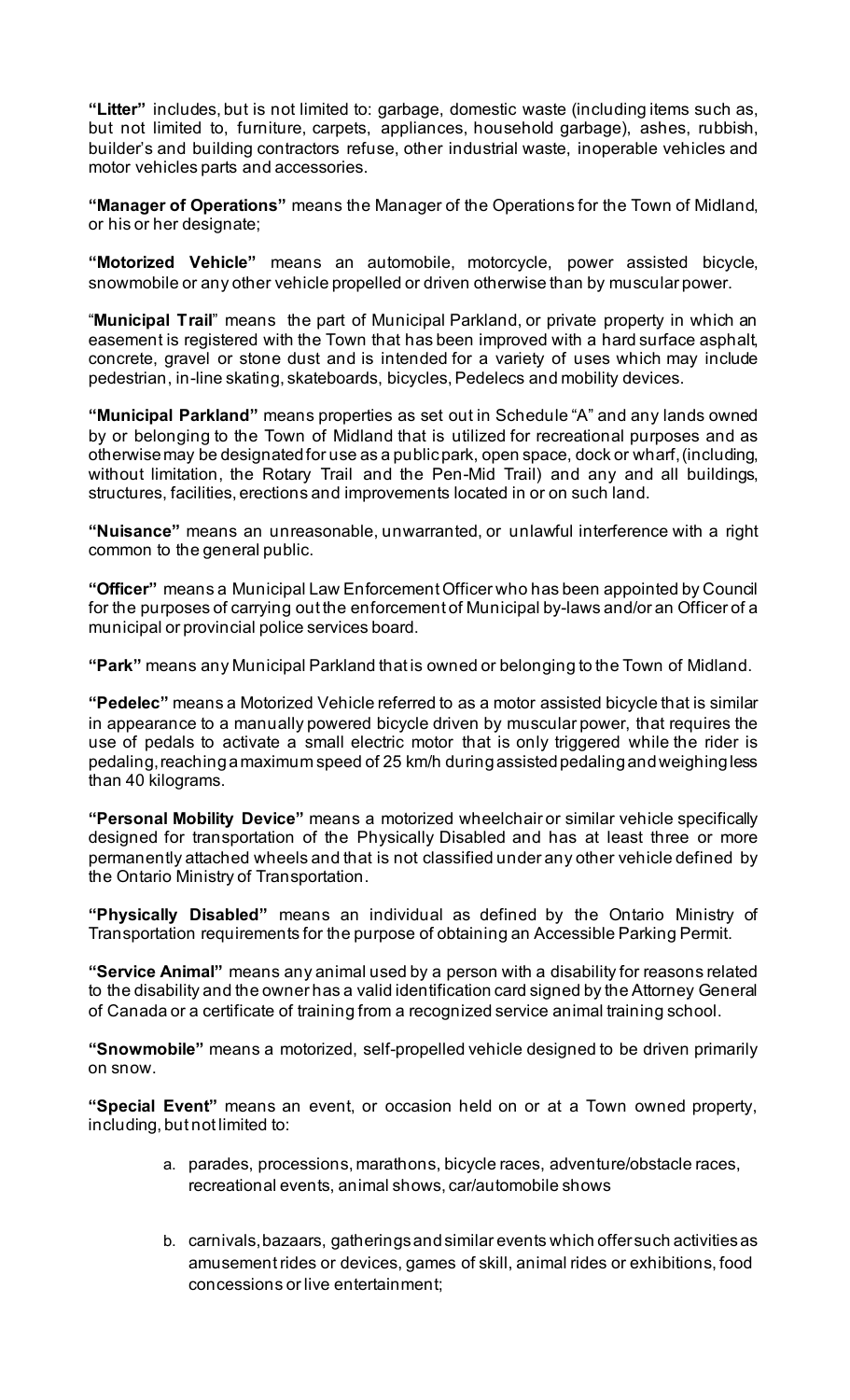- c. outdoor concerts, festivals or entertainments offering live or recorded music or entertainment for public or private audiences;
- d. organized scheduled contests and exhibitions;
- e. marine events, including any prescheduled organized concentration of watercraft, involving participants and/or spectators, of a competitive or noncompetitive nature;
- f. scheduled races, exhibitions or other events involving the operation of motorized vehicles of any type;
- g. activities or events requiring a variance from the regulations of any municipal department;
- h. outdoor assemblies for demonstration, political, religious and/or cultural purposes;
- i. the showing of feature films; filming of television commercials, documentaries, educational films, television films, television network programs, music videos and commercial still photography

**"Storm Water Management Facility"** means a stormwater management control device, structure, or system of such physical components designed to treat, detain, store, convey, absorb, conserve, protect, or otherwise control stormwater.

**"Town"** means the Corporation of the Town of Midland or the geographic Town of Midland as the case requires.

**"Trail"** means any Municipal Trail within the Town and includes any portion of the Rotary Trail or Mid-Pen Trail.

**"Trail Grooming Machine"** means a machine designed for the purpose of grooming snow to provide a maintained surface on which Snowmobiles travel.

**"Tree"** means the member of any coniferous or deciduous species having one or more selfsupporting trunks/stems and includes the roots, branches, trunks/stems, or any part thereof.

**"Utility Off-Road Vehicle"** means an off-road vehicle that:

- has four or more wheels:
- tires of which are all in contact with the ground;
- has a steering wheel for steering control; and
- has seats that are not designed to be straddled.

**"Under Control"** when an animal is not on the property where it is usually kept, the animal must be leashed or chainedwith a leash or chain with a maximum length of 1.5 metres,, and must be held securely by the person accompanying the animal and that person must be physically able to control the animal.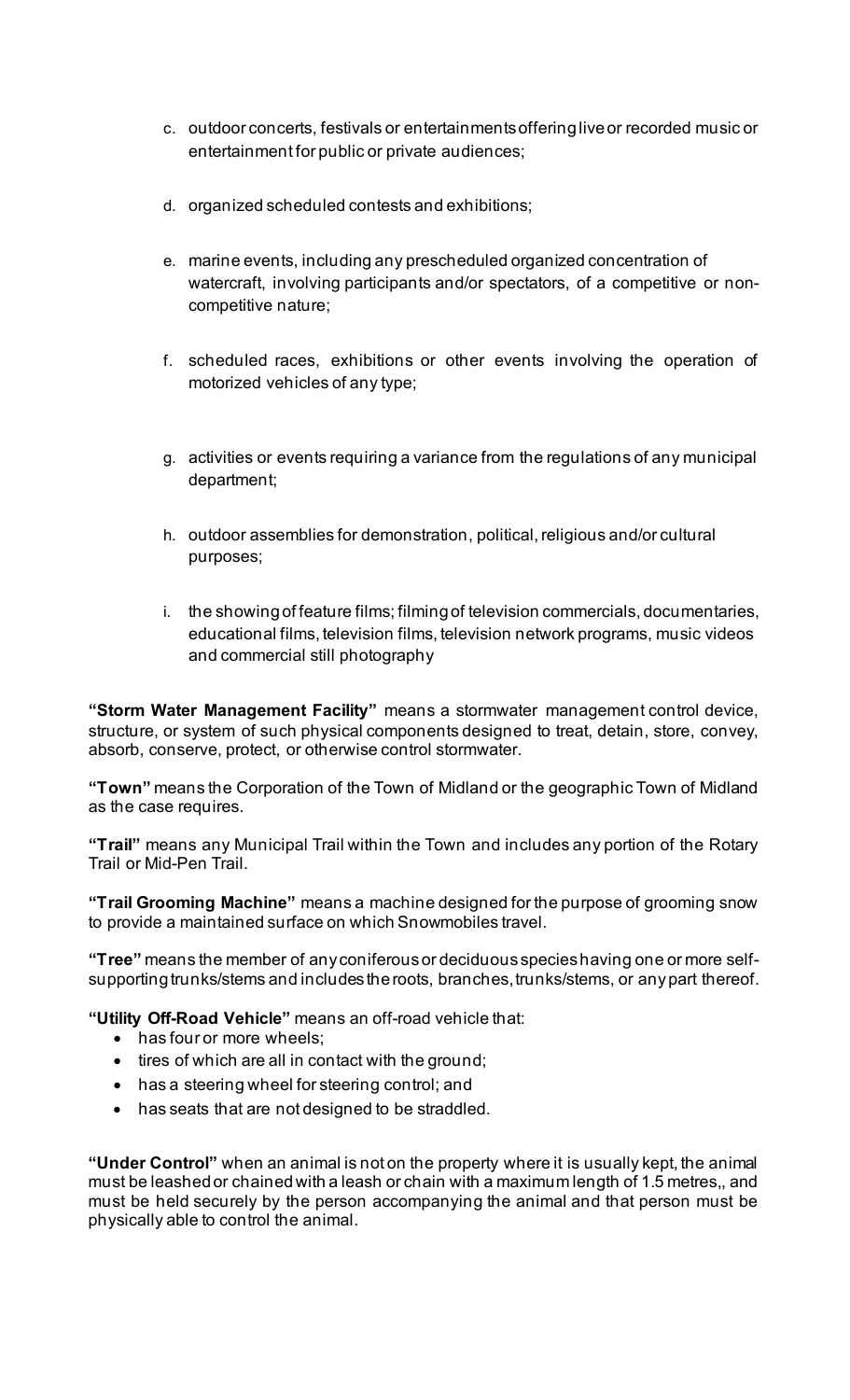**"Wasting Water"** means to willfully or maliciously let off or discharge any water so that it runs waste or useless from or out of any reservoir, pond, lake or other receptacle for water connected with any such park (*Public Parks Act, R.S.O. 1990, c. P.46* Section 19(1)(b));

### **SECTION 2.0 - GENERAL PROHIBITIONS**

- **2.1** No person shall within any Municipal Parkland:
	- **2.1.1** Use discriminatory, abusive, harassing,or insulting language or gestures or make excessive noise or disturb other persons in a park.
	- **2.1.2** Willfully or maliciously damage or displace any tree, shrub, grass, plant, sand, gravel, soil, rock, building, monument, fence, bench, or any other structure.
	- **2.1.3** Plant, cultivate, groom, or landscape on any municipal parkland without written consent of the Manager of Operations.
	- **2.1.4** Carry or discharge any firearms, firecrackers, rockets, torpedoes, bows and arrows, cross bows, air guns, catapults, or fireworks.
	- **2.1.5** Conduct or participate in any game or activity that may cause an element of danger to those people not engaged in the activity or game, except disc golf where permitted.
	- **2.1.6** Operate or use any apparatus, mechanism, or device for the amplification of the human voice, music, or sound, except in designated areas where permitted.
	- **2.1.7** Disturb, molest, wound, attempt to kill, or kill any bird, fowl, or animal upon parkland property except by the authority of the Town. In addition, no person shall remove or injure any bird's nest or eggs.
	- **2.1.8** Litter, drop, or leave garbage or refuse in any portion of the Municipal Parkland or Trail, except in receptacles provided for the deposit of refuse therein.
	- **2.1.9** Place or deposit household garbage or any garbage that is not related to the use of the Municipal Parkland into any garbage receptacle on municipally owned parkland or property, including along any Trail.
	- **2.1.10** Let loose animals of any kind within any Municipal Parkland unless in designated Off Leash areas.
	- **2.1.11** Enter into or remain in any fountain or Storm Water Management Facility.
	- **2.1.12** Use a park for the purpose of launching motorized or trailered boats, except where designated for such purpose by the Town.
	- **2.1.13** Use a park for the purpose of camping or overnight sleeping, unless authorized by the Town.
	- **2.1.14** Build, set, light, stoke or maintain a fire or fire pit except in places provided therefore.
	- **2.1.15** Throw or deposit any injurious or offensive matter into any body of water within any municipal park or upon the ice in case the water is frozen, or in any way foul the water, or commit any unlawful damage or injury to the works, pipes, or water, or encourage the same to be done.
	- **2.1.16** Play, or bet at or against, any game conducted, dealt, or carried out with cards, dice, or other device for money, chips, shells, credit or any other representation of value, or maintain or exhibit any gambling table or other instrument for gambling or gaming.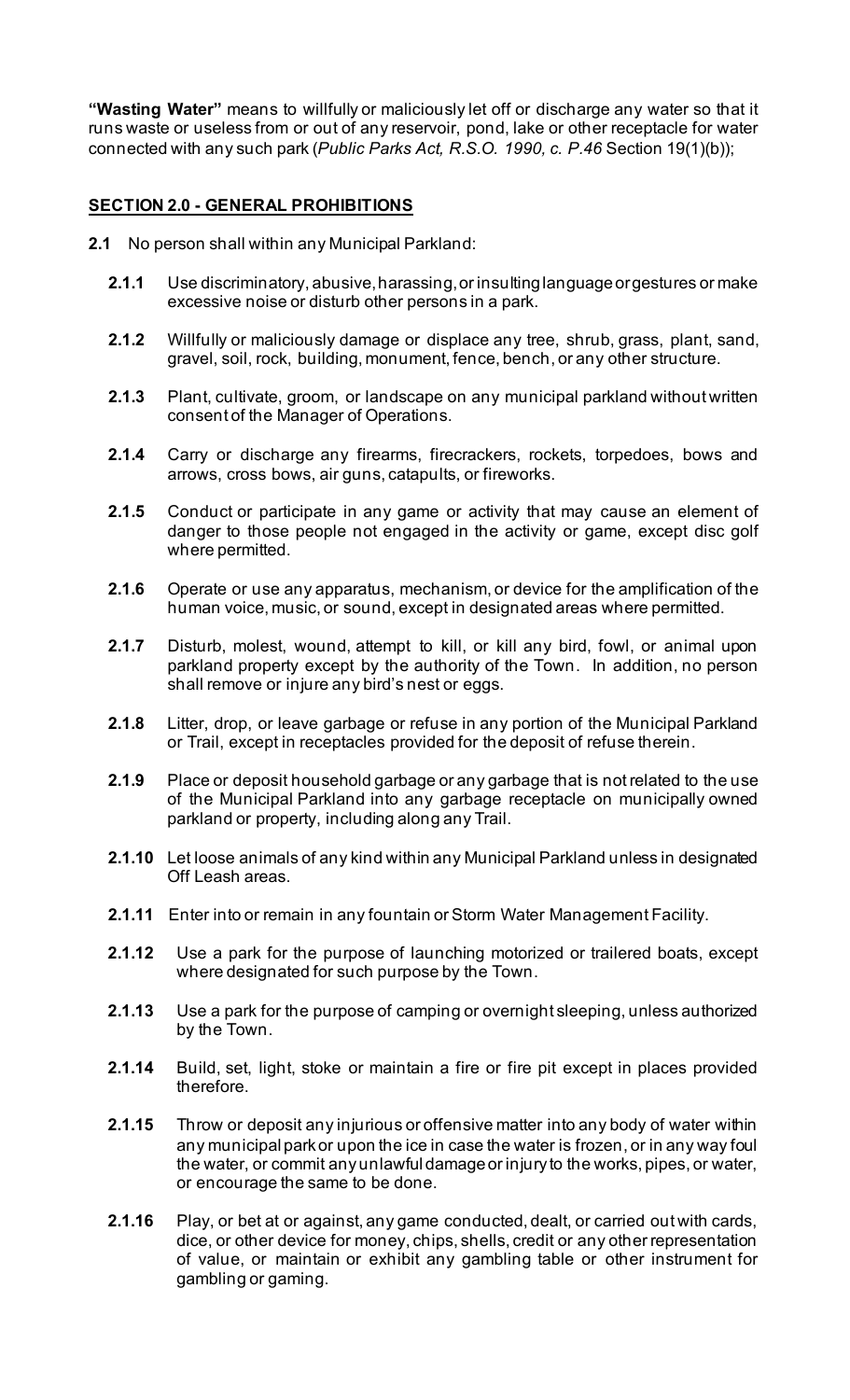- **2.1.17** Enter any place or location where the sign "No Admittance" is displayed and is reasonably visible.
- **2.1.18** Create a nuisance by loitering, spying, frightening, annoying or generally making himself/herself or themselves objectionable to other persons peaceably enjoying park privileges.
- **2.1.19** Distribute any handbills or circulars, or post, place or erect any bills, notice of paper, or advertising device or matter of any kind.
- **2.1.20** Sell, or offer for sale, or expose any merchandise, article or anything for immediate or future delivery, or any art, skill or service exercised or performed immediately or in the future unless written authorization from the Town is obtained.
- **2.1.21** Practice, carry on, conduct, or solicit for any trade, occupation, business, or profession.
- **2.1.22** Hire or solicit passengers for any vehicle for hire in the parks,
- **2.1.23** Waste Water.
- **2.1.24** Use or operate any motorized boat, personal watercraft, motorized board, hydro plane,or other similar device propelled by an engine having a size larger than10 horsepower in or upon Little Lake.
- **2.1.25** Feed Canada Geese and/or Seagulls.
- **2.1.26** Enter into or remain in a park between the hours of 11:30 p.m. local time in the afternoon and 5:00 a.m. local time in the forenoon from the First day of April to the Thirtieth day of September, inclusive, in any calendar year;
- **2.1.27** Enter into or remain in a park between the hours of 10:00 p.m. local time in the afternoon and 5:00 a.m. local time in the forenoon from the 1st day of October to the 31<sup>st</sup> day of March, inclusive, in any calendar year;

### **SECTION 3.0 - DOGS IN MUNICIPAL PARKLAND**

**3.1** All provisions of the current Town of Midland Animal Control By-law 2009-18, or any successor By-law, shall apply in Municipal Parklands.

#### **SECTION 4.0 - MOTORIZED VEHICLES**

- **4.1** No person shall operate any motorized vehicleor Utility Off Road Vehiclewithin a park, Municipal Parkland, including a Trail.
- 4.2 Notwithstanding section 4.1 of this By-law, the operation of E-Bikes on Municipal Parkland and Trails shall be prohibited beginning January 1, 2022.
- **4.3** Notwithstanding Section 4.1 of this By-law, a person is exempt from operating a motorized vehicle in a park or on any trail in the following circumstances:
	- **4.3.1** Emergency vehicles while performing their duties.
	- **4.3.2** Motorized vehicles operated by the Town and authorized Town staff for maintenance, enforcement or patrol purposes.
	- **4.3.3** Motorized vehicles authorized by resolution of Town Council for Special Events or purposes.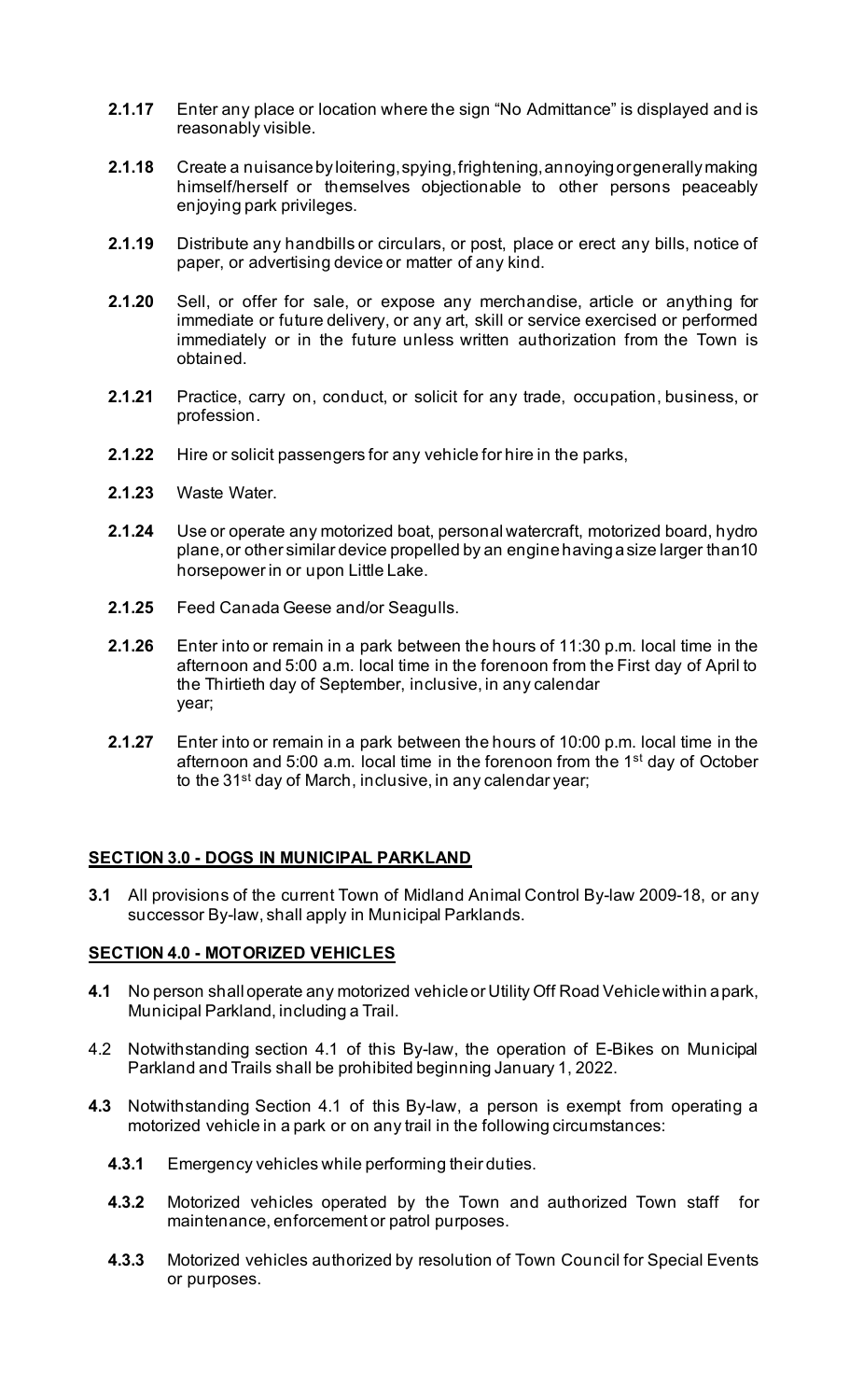- **4.3.4** Personal mobility devices specifically designed for the transportation of the Physically Disabled.
- **4.3.5** Snowmobile on that portion of the Trail leased by the Georgian Bay Snowriders during the time from authorized by the lease and which display a valid trail permit as provided for by the *Motorized Snow Vehicle Act*, R.S.O. 1990, c. M.44, as it exists from time to time or any successor legislation.
- **4.3.6** Trail grooming machines operated by the Georgian Bay Snowriders pursuant to any valid executed agreement for use with the Town.
- **4.3.7** Operating an E-Bike on on-road bike lanes, or on a roadway within a park, provided it is operated in accordance with the provisions of the *Highway Traffic Act R.S.O. 1990, c. H.8* as it exists from time to time or any successor legislation with respect to 'motor assisted bicycles' and municipal policies applicable to bicycles.
- **4.3.8** While operating a Pedelec.

### **SECTION 5.0 - EXEMPTIONS**

**5.1** The Town may grant an exemption to this by-law or any part thereof for any Special Event.

### **SECTION 6.0 - OFFENCES AND PENALTIES**

- **6.1** No person shall hinder or obstruct, or attempt to hinder or obstruct, any Officer exercising a power or performing a duty under this By-law. Any person who is alleged to have contravened any of the provisions in this By-law shall identify themselves to the Officer upon request. Failure to do so shall be deemed to be an obstruction or hinderance of the Officer in execution of his/her duties.
- **6.2** Every person who contravenes any provision of this By-law is guilty of an offence and upon conviction is liable to a fine as provided for by the *Provincial Offences Act*, R.S.O. 1990, Chapter P.33, as amended and any successor legislation

### **SECTION 7.0 - ADMINISTRATION AND ENFORCEMENT**

**7.1** An Officer is hereby vested with the authority of enforcing the provisions of this By-law.

### **SECTION 8.0 - TOWN NOT LIABLE**

**8.1** The Town assumes no liability for property damage, damage or injury to an animal or person resulting from remedial action, remedial work and/or enforcement, undertaken with respect to any person, animal or property that is subject to this By-law.

#### **SECTION 9.0 - VALIDITY AND SEVERABILITY**

**9.1** Should any section, subsection, clause, paragraph, or provision of this Bylaw be declared by a Court of competent jurisdiction to be invalid or unenforceable, the same shall not affect the validity of the enforceability of any other provision of this By-law, or of the By-law as a whole.

### **SECTION 10 - SEPARATE OFFENCE**

**10.1** For the purpose of this By-law, each day of a continued offence shall be deemed to be a separate offence.

### **SECTION 11 - SHORT TITLE**

**11.1** The short title of this by-law is the Parks and Trails By-law.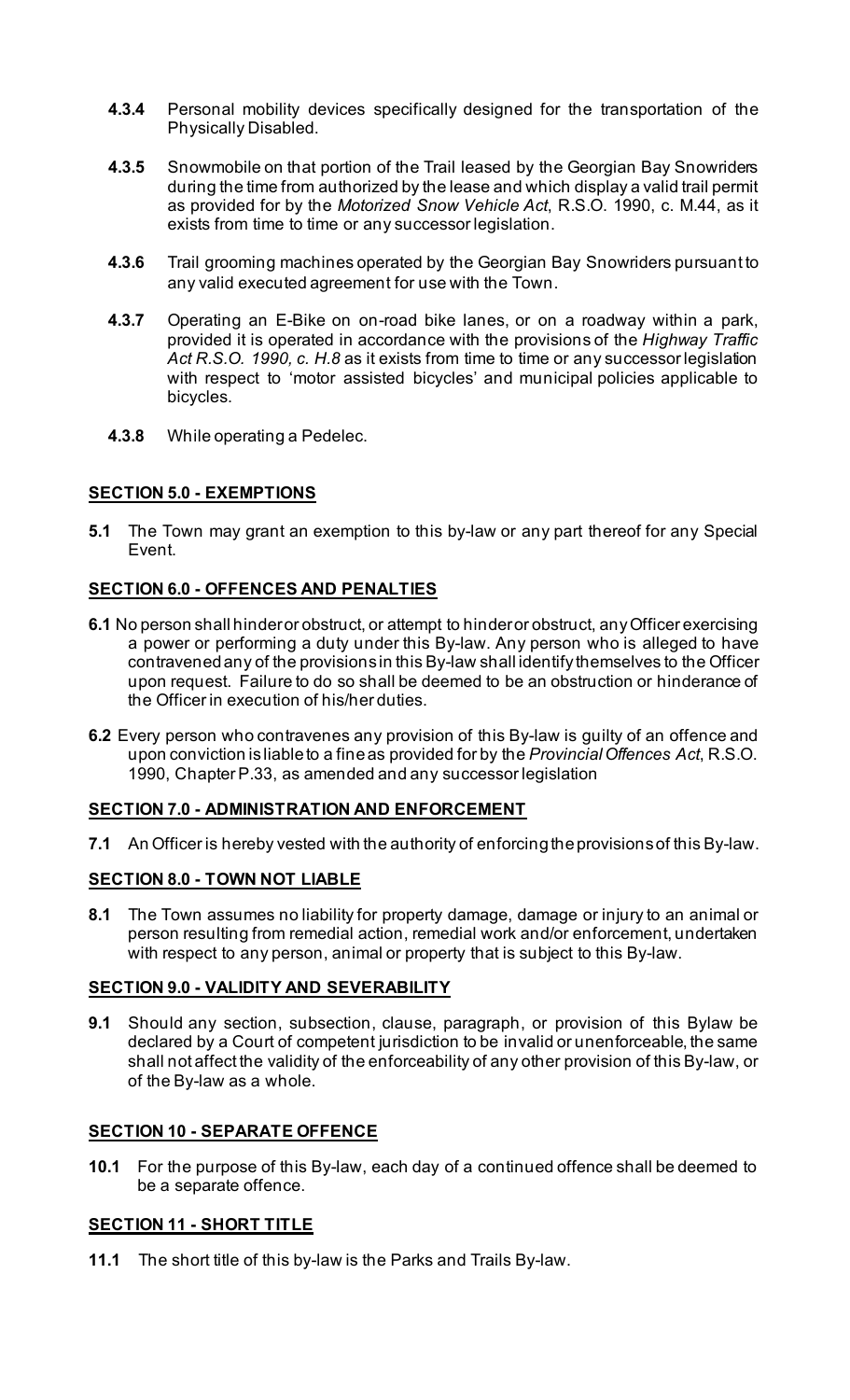### **SECTION 12 - REPEAL**

**12.1** That By-laws 98-56, 95-78, as amended and By-law 97-36, as amended, are hereby repealed.

# **SECTION 13 - ENACTMENT**

**13.1** That this By-law shall take force and take effect immediately upon the final passage thereof.

**BY-LAW PASSED AND ENACTED THIS 19TH DAY OF MAY, 2021.**

**THE CORPORATION OF THE TOWN OF MIDLAND**

\_\_\_\_\_\_\_\_\_\_\_\_\_\_\_\_\_\_\_\_\_\_\_\_\_\_\_\_ **STEWART STRATHEARN - MAYOR**

\_\_\_\_\_\_\_\_\_\_\_\_\_\_\_\_\_\_\_\_\_\_\_\_\_\_\_\_ **KAREN DESROCHES - CLERK**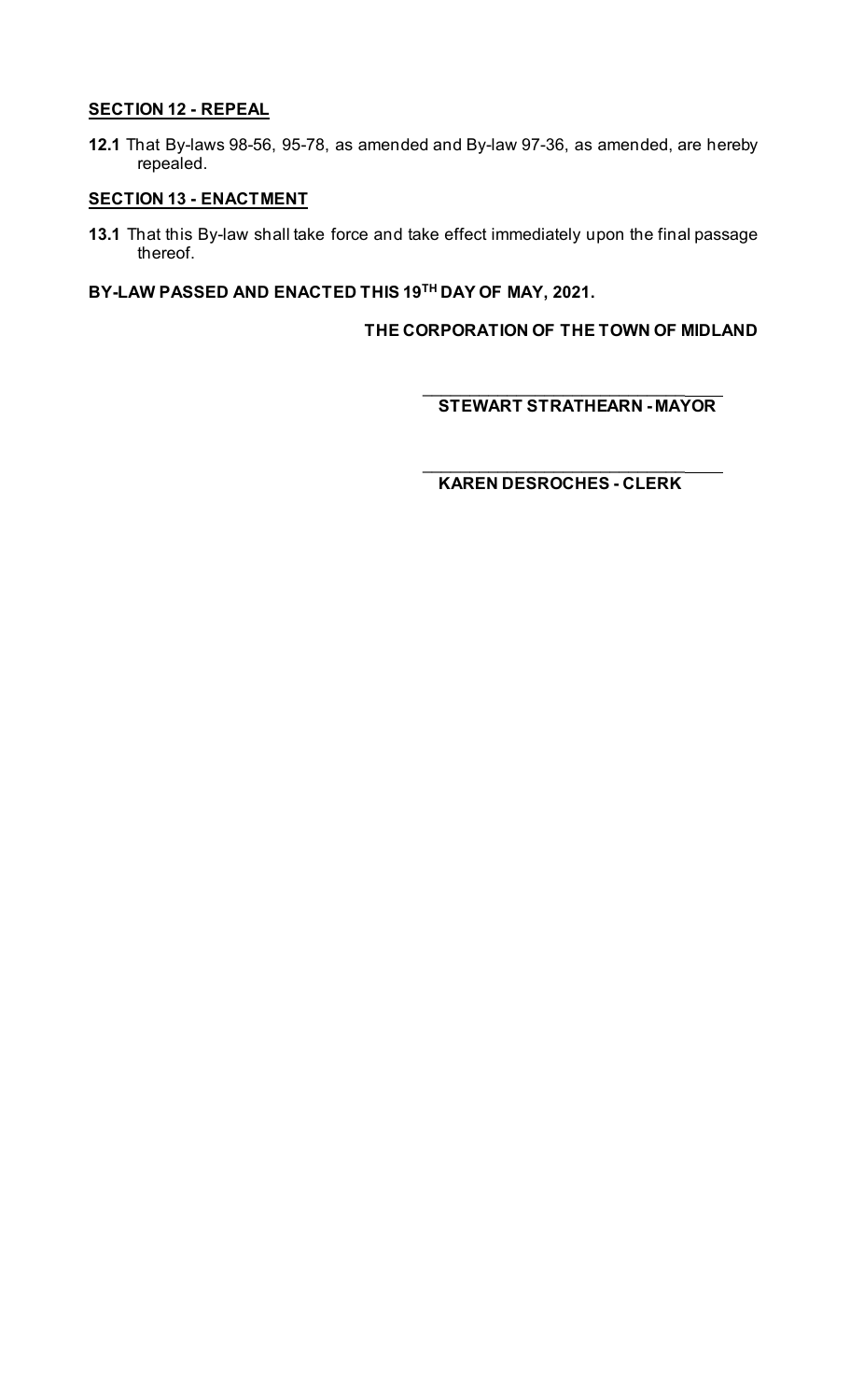# **SCHEDULE "A" TO BY-LAW 2021-23**

# **Land Designated As Municipal Parkland or Municipal Trail**

# **THE CORPORATION OF THE TOWN OF MIDLAND**

# **By-law 2021-23 Parks and Trails By-law**

| <b>PARK OR TRAIL NAME</b> | <b>ADDRESS</b>                      |
|---------------------------|-------------------------------------|
|                           |                                     |
| <b>TRAILS</b>             |                                     |
| <b>Rotary Trail</b>       | Pete Pettersen Park to Tay Township |
| Pen-Mid Trail             | Pete Pettersen Park to Murray Road  |
|                           |                                     |

| <b>PARKS</b>                         |                                |
|--------------------------------------|--------------------------------|
| <b>Gawley Park</b>                   | 820 Gawley Drive               |
| <b>Glenbrook Gardens</b>             | 356 Glenbrook Drive            |
| <b>Sunrise Park</b>                  | 347 Estate Court               |
| <b>McCullogh Park</b>                | 821 Gawley Drive               |
| Pete Pettersen park                  | 159 Marina Park Avenue         |
| <b>Bayview Park</b>                  | 87 Sixth Street                |
| <b>Mac MacAllen Park</b>             | 135 Woodland Drive             |
| <b>Town Dock</b>                     | 165 King Street                |
| Harbourside Park                     | 475 Bayshore Drive             |
| David Onley Park                     | 475 Bayshore Drive             |
| Edgehill Park                        | 287 Bayshore Drive             |
| Midland Bay Landing Park             | 420 Bayshore Drive             |
| <b>Carpenter Park</b>                | 850 Dominion Avenue            |
| Neezhoday Park                       | <b>King Street</b>             |
| <b>Veterans Park</b>                 | 281 Aberdeen Boulevard         |
| Little Lake Park                     | 617 Yonge Street               |
| <b>Frazer Parkette</b>               | 378 King Street                |
| <b>Georgian View Park</b>            | 154 Yonge Street               |
| Vas Kuchar Memorial Parkette         | Yonge @ Aberdeen               |
| Cenotaph                             | 454 King Street                |
| <b>Regent Park</b>                   | College @ Hannah               |
| <b>Ernest T. Bates Memorial Park</b> | 374 Irwin Street               |
| <b>Tiffin Park</b>                   | 539 William Street             |
| Quota Park                           | 746 Birchwood Drive            |
| Trillium Woods Park                  | 345 Christine Drive            |
| <b>Galloway Park</b>                 | <b>Brandon Street</b>          |
| Un-named park                        | <b>Cook Drive/Wright Drive</b> |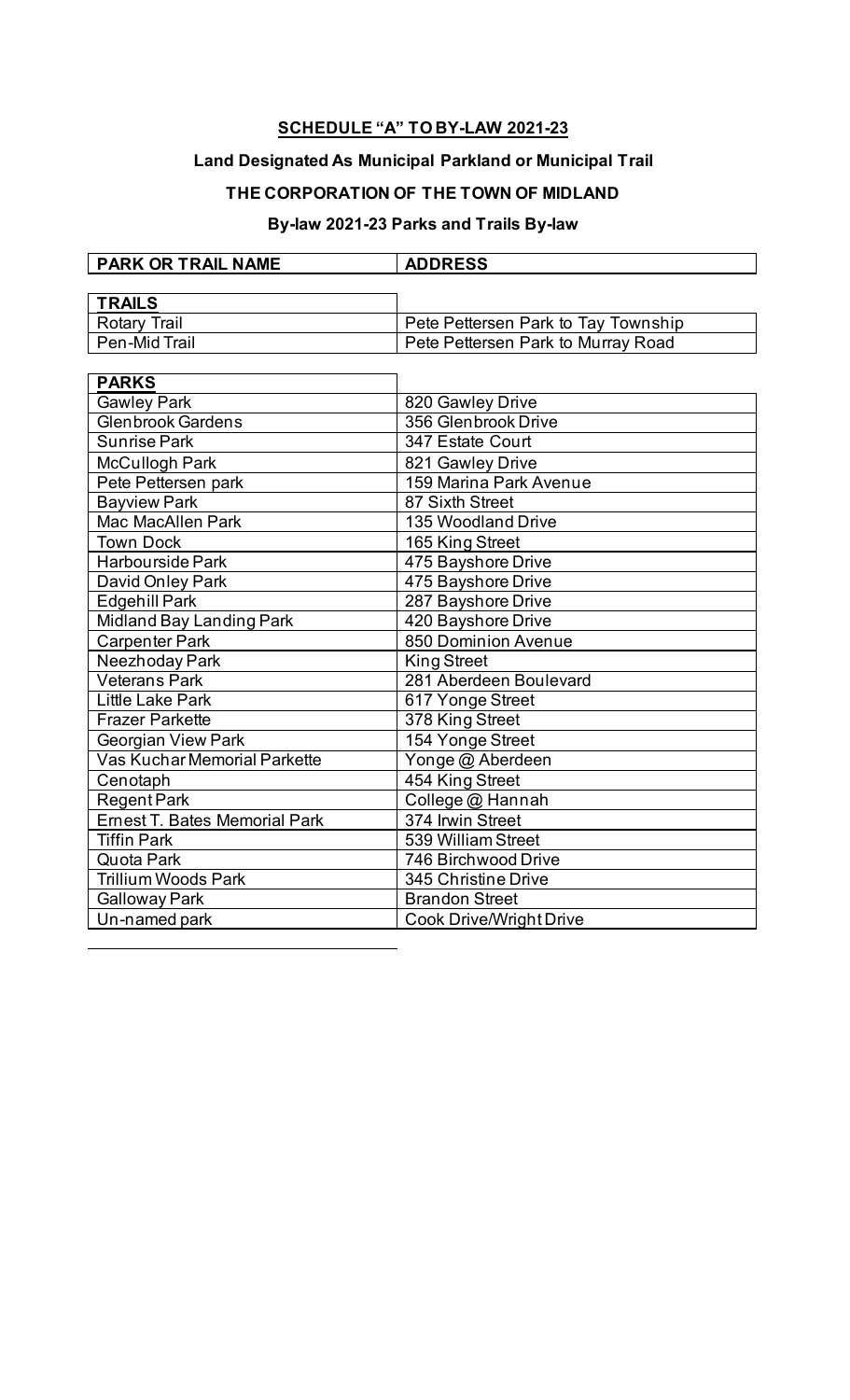# **SCHEDULE "B" TO BY-LAW 2021-23**

# **PART 1** *Provincial Offences Act* **- Set Fine Schedule**

# **THE CORPORATION OF THE TOWN OF MIDLAND**

# **By-law 2021-23 Parks and Trails By-Law**

| <b>Provision</b><br><b>Set Fine</b><br><b>Short Word Form Wording</b><br><b>Creating</b><br>or<br><b>Defining Offence</b><br>2.1.1<br>\$150.00<br>Use discriminatory/ abusive/ harassing/ insulting<br>$\mathbf 1$<br>language or gestures within park<br>2.1.1<br>$\overline{2}$<br>Make excessive noise within park<br>\$150.00<br>3<br>Disturb other persons within park<br>2.1.1<br>\$150.00<br>2.1.2<br>$\overline{4}$<br>Willfully/ maliciously damage/ displace a tree/<br>\$150.00<br>shrub/ grass/ plant/ sand/ gravel/ soil/ rock within<br>park<br>2.1.2<br>5<br>\$150.00<br>maliciously damage<br>Willfully/<br>building/<br>a<br>monument/ fence/ bench or any other structure<br>within park<br>2.1.3<br>Plant/ cultivate/ groom/ landscape on municipal<br>\$150.00<br>6<br>parkland without written consent<br>$\overline{7}$<br>2.1.4<br>Carry/ discharge any firearm/ firecrackers/<br>\$150.00<br>rockets/ torpedoes/ bows and arrows/ cross bows/<br>air guns/ catapults or fireworks within municipal<br>parkland<br>2.1.5<br>Conduct/ participate in game/ activity that may<br>\$150.00<br>8<br>cause an element of danger within park<br>2.1.6<br>9<br>Operate device to amplify human voice/ music or<br>\$150.00<br>sound within park<br>2.1.7<br>Disturb/ molest/ wound/ attempt to kill any<br>\$150.00<br>10<br>bird/fowl/ animal within park<br>2.1.8<br>11<br>Litter/drop/ leave garbage/refuse not in garbage<br>\$150.00<br>receptacle within parkland/Trail<br>12<br>Place/deposit household garbage within park/trail<br>2.1.9<br>\$300.00<br>13<br>Let loose animal within park<br>2.1.10<br>\$150.00<br>2.1.11<br>Enter into/remain in any fountain or storm water<br>\$150.00<br>14<br>management pond<br>2.1.12<br>15<br>Launch motorized/trailered boat within park<br>\$150.00<br>2.1.13<br>16<br>Use park for purpose of camping/ overnight<br>\$150.00<br>sleeping within park<br>Build/set/light/stoke/maintain fire or fire pit within<br>17<br>2.1.14<br>\$150.00<br>park<br>Throw/deposit injurious/offensive matter into any<br>2.1.15<br>18<br>\$150.00<br>body of water or on the ice within park<br>19<br>Foul any body of water within park<br>2.1.15<br>\$150.00<br>2.1.15<br>20<br>Commit<br>unlawful<br>\$150.00<br>damage/<br>injury<br>to<br>works/pipes/water within park<br>2.1.16<br>21<br>Play/ bet at or against a game within park<br>\$150.00<br>22<br>Maintain/ exhibit any gambling table or other<br>2.1.16<br>\$150.00<br>instrument for gambling/gaming within park<br>23<br>Enter place/ location where "No admittance" sign<br>2.1.17<br>\$150.00<br>is erected<br>2.1.18<br>24<br>\$150.00<br>Create nuisance within park<br>25<br>Distribute handbills/circulars within park<br>2.1.19<br>\$150.00<br>Post/ place/ erect any bills/ notice of paper/<br>26<br>2.1.19<br>\$150.00<br>advertising device within park | <b>Item</b> | Column 1 | <b>Column 2</b> | <b>Column 3</b> |
|---------------------------------------------------------------------------------------------------------------------------------------------------------------------------------------------------------------------------------------------------------------------------------------------------------------------------------------------------------------------------------------------------------------------------------------------------------------------------------------------------------------------------------------------------------------------------------------------------------------------------------------------------------------------------------------------------------------------------------------------------------------------------------------------------------------------------------------------------------------------------------------------------------------------------------------------------------------------------------------------------------------------------------------------------------------------------------------------------------------------------------------------------------------------------------------------------------------------------------------------------------------------------------------------------------------------------------------------------------------------------------------------------------------------------------------------------------------------------------------------------------------------------------------------------------------------------------------------------------------------------------------------------------------------------------------------------------------------------------------------------------------------------------------------------------------------------------------------------------------------------------------------------------------------------------------------------------------------------------------------------------------------------------------------------------------------------------------------------------------------------------------------------------------------------------------------------------------------------------------------------------------------------------------------------------------------------------------------------------------------------------------------------------------------------------------------------------------------------------------------------------------------------------------------------------------------------------------------------------------------------------------------------------------------------------------------------------------------------------------------------------------------------------------------------------------------------------------------------------------------------------------------|-------------|----------|-----------------|-----------------|
|                                                                                                                                                                                                                                                                                                                                                                                                                                                                                                                                                                                                                                                                                                                                                                                                                                                                                                                                                                                                                                                                                                                                                                                                                                                                                                                                                                                                                                                                                                                                                                                                                                                                                                                                                                                                                                                                                                                                                                                                                                                                                                                                                                                                                                                                                                                                                                                                                                                                                                                                                                                                                                                                                                                                                                                                                                                                                             |             |          |                 |                 |
|                                                                                                                                                                                                                                                                                                                                                                                                                                                                                                                                                                                                                                                                                                                                                                                                                                                                                                                                                                                                                                                                                                                                                                                                                                                                                                                                                                                                                                                                                                                                                                                                                                                                                                                                                                                                                                                                                                                                                                                                                                                                                                                                                                                                                                                                                                                                                                                                                                                                                                                                                                                                                                                                                                                                                                                                                                                                                             |             |          |                 |                 |
|                                                                                                                                                                                                                                                                                                                                                                                                                                                                                                                                                                                                                                                                                                                                                                                                                                                                                                                                                                                                                                                                                                                                                                                                                                                                                                                                                                                                                                                                                                                                                                                                                                                                                                                                                                                                                                                                                                                                                                                                                                                                                                                                                                                                                                                                                                                                                                                                                                                                                                                                                                                                                                                                                                                                                                                                                                                                                             |             |          |                 |                 |
|                                                                                                                                                                                                                                                                                                                                                                                                                                                                                                                                                                                                                                                                                                                                                                                                                                                                                                                                                                                                                                                                                                                                                                                                                                                                                                                                                                                                                                                                                                                                                                                                                                                                                                                                                                                                                                                                                                                                                                                                                                                                                                                                                                                                                                                                                                                                                                                                                                                                                                                                                                                                                                                                                                                                                                                                                                                                                             |             |          |                 |                 |
|                                                                                                                                                                                                                                                                                                                                                                                                                                                                                                                                                                                                                                                                                                                                                                                                                                                                                                                                                                                                                                                                                                                                                                                                                                                                                                                                                                                                                                                                                                                                                                                                                                                                                                                                                                                                                                                                                                                                                                                                                                                                                                                                                                                                                                                                                                                                                                                                                                                                                                                                                                                                                                                                                                                                                                                                                                                                                             |             |          |                 |                 |
|                                                                                                                                                                                                                                                                                                                                                                                                                                                                                                                                                                                                                                                                                                                                                                                                                                                                                                                                                                                                                                                                                                                                                                                                                                                                                                                                                                                                                                                                                                                                                                                                                                                                                                                                                                                                                                                                                                                                                                                                                                                                                                                                                                                                                                                                                                                                                                                                                                                                                                                                                                                                                                                                                                                                                                                                                                                                                             |             |          |                 |                 |
|                                                                                                                                                                                                                                                                                                                                                                                                                                                                                                                                                                                                                                                                                                                                                                                                                                                                                                                                                                                                                                                                                                                                                                                                                                                                                                                                                                                                                                                                                                                                                                                                                                                                                                                                                                                                                                                                                                                                                                                                                                                                                                                                                                                                                                                                                                                                                                                                                                                                                                                                                                                                                                                                                                                                                                                                                                                                                             |             |          |                 |                 |
|                                                                                                                                                                                                                                                                                                                                                                                                                                                                                                                                                                                                                                                                                                                                                                                                                                                                                                                                                                                                                                                                                                                                                                                                                                                                                                                                                                                                                                                                                                                                                                                                                                                                                                                                                                                                                                                                                                                                                                                                                                                                                                                                                                                                                                                                                                                                                                                                                                                                                                                                                                                                                                                                                                                                                                                                                                                                                             |             |          |                 |                 |
|                                                                                                                                                                                                                                                                                                                                                                                                                                                                                                                                                                                                                                                                                                                                                                                                                                                                                                                                                                                                                                                                                                                                                                                                                                                                                                                                                                                                                                                                                                                                                                                                                                                                                                                                                                                                                                                                                                                                                                                                                                                                                                                                                                                                                                                                                                                                                                                                                                                                                                                                                                                                                                                                                                                                                                                                                                                                                             |             |          |                 |                 |
|                                                                                                                                                                                                                                                                                                                                                                                                                                                                                                                                                                                                                                                                                                                                                                                                                                                                                                                                                                                                                                                                                                                                                                                                                                                                                                                                                                                                                                                                                                                                                                                                                                                                                                                                                                                                                                                                                                                                                                                                                                                                                                                                                                                                                                                                                                                                                                                                                                                                                                                                                                                                                                                                                                                                                                                                                                                                                             |             |          |                 |                 |
|                                                                                                                                                                                                                                                                                                                                                                                                                                                                                                                                                                                                                                                                                                                                                                                                                                                                                                                                                                                                                                                                                                                                                                                                                                                                                                                                                                                                                                                                                                                                                                                                                                                                                                                                                                                                                                                                                                                                                                                                                                                                                                                                                                                                                                                                                                                                                                                                                                                                                                                                                                                                                                                                                                                                                                                                                                                                                             |             |          |                 |                 |
|                                                                                                                                                                                                                                                                                                                                                                                                                                                                                                                                                                                                                                                                                                                                                                                                                                                                                                                                                                                                                                                                                                                                                                                                                                                                                                                                                                                                                                                                                                                                                                                                                                                                                                                                                                                                                                                                                                                                                                                                                                                                                                                                                                                                                                                                                                                                                                                                                                                                                                                                                                                                                                                                                                                                                                                                                                                                                             |             |          |                 |                 |
|                                                                                                                                                                                                                                                                                                                                                                                                                                                                                                                                                                                                                                                                                                                                                                                                                                                                                                                                                                                                                                                                                                                                                                                                                                                                                                                                                                                                                                                                                                                                                                                                                                                                                                                                                                                                                                                                                                                                                                                                                                                                                                                                                                                                                                                                                                                                                                                                                                                                                                                                                                                                                                                                                                                                                                                                                                                                                             |             |          |                 |                 |
|                                                                                                                                                                                                                                                                                                                                                                                                                                                                                                                                                                                                                                                                                                                                                                                                                                                                                                                                                                                                                                                                                                                                                                                                                                                                                                                                                                                                                                                                                                                                                                                                                                                                                                                                                                                                                                                                                                                                                                                                                                                                                                                                                                                                                                                                                                                                                                                                                                                                                                                                                                                                                                                                                                                                                                                                                                                                                             |             |          |                 |                 |
|                                                                                                                                                                                                                                                                                                                                                                                                                                                                                                                                                                                                                                                                                                                                                                                                                                                                                                                                                                                                                                                                                                                                                                                                                                                                                                                                                                                                                                                                                                                                                                                                                                                                                                                                                                                                                                                                                                                                                                                                                                                                                                                                                                                                                                                                                                                                                                                                                                                                                                                                                                                                                                                                                                                                                                                                                                                                                             |             |          |                 |                 |
|                                                                                                                                                                                                                                                                                                                                                                                                                                                                                                                                                                                                                                                                                                                                                                                                                                                                                                                                                                                                                                                                                                                                                                                                                                                                                                                                                                                                                                                                                                                                                                                                                                                                                                                                                                                                                                                                                                                                                                                                                                                                                                                                                                                                                                                                                                                                                                                                                                                                                                                                                                                                                                                                                                                                                                                                                                                                                             |             |          |                 |                 |
|                                                                                                                                                                                                                                                                                                                                                                                                                                                                                                                                                                                                                                                                                                                                                                                                                                                                                                                                                                                                                                                                                                                                                                                                                                                                                                                                                                                                                                                                                                                                                                                                                                                                                                                                                                                                                                                                                                                                                                                                                                                                                                                                                                                                                                                                                                                                                                                                                                                                                                                                                                                                                                                                                                                                                                                                                                                                                             |             |          |                 |                 |
|                                                                                                                                                                                                                                                                                                                                                                                                                                                                                                                                                                                                                                                                                                                                                                                                                                                                                                                                                                                                                                                                                                                                                                                                                                                                                                                                                                                                                                                                                                                                                                                                                                                                                                                                                                                                                                                                                                                                                                                                                                                                                                                                                                                                                                                                                                                                                                                                                                                                                                                                                                                                                                                                                                                                                                                                                                                                                             |             |          |                 |                 |
|                                                                                                                                                                                                                                                                                                                                                                                                                                                                                                                                                                                                                                                                                                                                                                                                                                                                                                                                                                                                                                                                                                                                                                                                                                                                                                                                                                                                                                                                                                                                                                                                                                                                                                                                                                                                                                                                                                                                                                                                                                                                                                                                                                                                                                                                                                                                                                                                                                                                                                                                                                                                                                                                                                                                                                                                                                                                                             |             |          |                 |                 |
|                                                                                                                                                                                                                                                                                                                                                                                                                                                                                                                                                                                                                                                                                                                                                                                                                                                                                                                                                                                                                                                                                                                                                                                                                                                                                                                                                                                                                                                                                                                                                                                                                                                                                                                                                                                                                                                                                                                                                                                                                                                                                                                                                                                                                                                                                                                                                                                                                                                                                                                                                                                                                                                                                                                                                                                                                                                                                             |             |          |                 |                 |
|                                                                                                                                                                                                                                                                                                                                                                                                                                                                                                                                                                                                                                                                                                                                                                                                                                                                                                                                                                                                                                                                                                                                                                                                                                                                                                                                                                                                                                                                                                                                                                                                                                                                                                                                                                                                                                                                                                                                                                                                                                                                                                                                                                                                                                                                                                                                                                                                                                                                                                                                                                                                                                                                                                                                                                                                                                                                                             |             |          |                 |                 |
|                                                                                                                                                                                                                                                                                                                                                                                                                                                                                                                                                                                                                                                                                                                                                                                                                                                                                                                                                                                                                                                                                                                                                                                                                                                                                                                                                                                                                                                                                                                                                                                                                                                                                                                                                                                                                                                                                                                                                                                                                                                                                                                                                                                                                                                                                                                                                                                                                                                                                                                                                                                                                                                                                                                                                                                                                                                                                             |             |          |                 |                 |
|                                                                                                                                                                                                                                                                                                                                                                                                                                                                                                                                                                                                                                                                                                                                                                                                                                                                                                                                                                                                                                                                                                                                                                                                                                                                                                                                                                                                                                                                                                                                                                                                                                                                                                                                                                                                                                                                                                                                                                                                                                                                                                                                                                                                                                                                                                                                                                                                                                                                                                                                                                                                                                                                                                                                                                                                                                                                                             |             |          |                 |                 |
|                                                                                                                                                                                                                                                                                                                                                                                                                                                                                                                                                                                                                                                                                                                                                                                                                                                                                                                                                                                                                                                                                                                                                                                                                                                                                                                                                                                                                                                                                                                                                                                                                                                                                                                                                                                                                                                                                                                                                                                                                                                                                                                                                                                                                                                                                                                                                                                                                                                                                                                                                                                                                                                                                                                                                                                                                                                                                             |             |          |                 |                 |
|                                                                                                                                                                                                                                                                                                                                                                                                                                                                                                                                                                                                                                                                                                                                                                                                                                                                                                                                                                                                                                                                                                                                                                                                                                                                                                                                                                                                                                                                                                                                                                                                                                                                                                                                                                                                                                                                                                                                                                                                                                                                                                                                                                                                                                                                                                                                                                                                                                                                                                                                                                                                                                                                                                                                                                                                                                                                                             |             |          |                 |                 |
|                                                                                                                                                                                                                                                                                                                                                                                                                                                                                                                                                                                                                                                                                                                                                                                                                                                                                                                                                                                                                                                                                                                                                                                                                                                                                                                                                                                                                                                                                                                                                                                                                                                                                                                                                                                                                                                                                                                                                                                                                                                                                                                                                                                                                                                                                                                                                                                                                                                                                                                                                                                                                                                                                                                                                                                                                                                                                             |             |          |                 |                 |
|                                                                                                                                                                                                                                                                                                                                                                                                                                                                                                                                                                                                                                                                                                                                                                                                                                                                                                                                                                                                                                                                                                                                                                                                                                                                                                                                                                                                                                                                                                                                                                                                                                                                                                                                                                                                                                                                                                                                                                                                                                                                                                                                                                                                                                                                                                                                                                                                                                                                                                                                                                                                                                                                                                                                                                                                                                                                                             |             |          |                 |                 |
|                                                                                                                                                                                                                                                                                                                                                                                                                                                                                                                                                                                                                                                                                                                                                                                                                                                                                                                                                                                                                                                                                                                                                                                                                                                                                                                                                                                                                                                                                                                                                                                                                                                                                                                                                                                                                                                                                                                                                                                                                                                                                                                                                                                                                                                                                                                                                                                                                                                                                                                                                                                                                                                                                                                                                                                                                                                                                             |             |          |                 |                 |
|                                                                                                                                                                                                                                                                                                                                                                                                                                                                                                                                                                                                                                                                                                                                                                                                                                                                                                                                                                                                                                                                                                                                                                                                                                                                                                                                                                                                                                                                                                                                                                                                                                                                                                                                                                                                                                                                                                                                                                                                                                                                                                                                                                                                                                                                                                                                                                                                                                                                                                                                                                                                                                                                                                                                                                                                                                                                                             |             |          |                 |                 |
|                                                                                                                                                                                                                                                                                                                                                                                                                                                                                                                                                                                                                                                                                                                                                                                                                                                                                                                                                                                                                                                                                                                                                                                                                                                                                                                                                                                                                                                                                                                                                                                                                                                                                                                                                                                                                                                                                                                                                                                                                                                                                                                                                                                                                                                                                                                                                                                                                                                                                                                                                                                                                                                                                                                                                                                                                                                                                             |             |          |                 |                 |
|                                                                                                                                                                                                                                                                                                                                                                                                                                                                                                                                                                                                                                                                                                                                                                                                                                                                                                                                                                                                                                                                                                                                                                                                                                                                                                                                                                                                                                                                                                                                                                                                                                                                                                                                                                                                                                                                                                                                                                                                                                                                                                                                                                                                                                                                                                                                                                                                                                                                                                                                                                                                                                                                                                                                                                                                                                                                                             |             |          |                 |                 |
|                                                                                                                                                                                                                                                                                                                                                                                                                                                                                                                                                                                                                                                                                                                                                                                                                                                                                                                                                                                                                                                                                                                                                                                                                                                                                                                                                                                                                                                                                                                                                                                                                                                                                                                                                                                                                                                                                                                                                                                                                                                                                                                                                                                                                                                                                                                                                                                                                                                                                                                                                                                                                                                                                                                                                                                                                                                                                             |             |          |                 |                 |
|                                                                                                                                                                                                                                                                                                                                                                                                                                                                                                                                                                                                                                                                                                                                                                                                                                                                                                                                                                                                                                                                                                                                                                                                                                                                                                                                                                                                                                                                                                                                                                                                                                                                                                                                                                                                                                                                                                                                                                                                                                                                                                                                                                                                                                                                                                                                                                                                                                                                                                                                                                                                                                                                                                                                                                                                                                                                                             |             |          |                 |                 |
|                                                                                                                                                                                                                                                                                                                                                                                                                                                                                                                                                                                                                                                                                                                                                                                                                                                                                                                                                                                                                                                                                                                                                                                                                                                                                                                                                                                                                                                                                                                                                                                                                                                                                                                                                                                                                                                                                                                                                                                                                                                                                                                                                                                                                                                                                                                                                                                                                                                                                                                                                                                                                                                                                                                                                                                                                                                                                             |             |          |                 |                 |
|                                                                                                                                                                                                                                                                                                                                                                                                                                                                                                                                                                                                                                                                                                                                                                                                                                                                                                                                                                                                                                                                                                                                                                                                                                                                                                                                                                                                                                                                                                                                                                                                                                                                                                                                                                                                                                                                                                                                                                                                                                                                                                                                                                                                                                                                                                                                                                                                                                                                                                                                                                                                                                                                                                                                                                                                                                                                                             |             |          |                 |                 |
|                                                                                                                                                                                                                                                                                                                                                                                                                                                                                                                                                                                                                                                                                                                                                                                                                                                                                                                                                                                                                                                                                                                                                                                                                                                                                                                                                                                                                                                                                                                                                                                                                                                                                                                                                                                                                                                                                                                                                                                                                                                                                                                                                                                                                                                                                                                                                                                                                                                                                                                                                                                                                                                                                                                                                                                                                                                                                             |             |          |                 |                 |
|                                                                                                                                                                                                                                                                                                                                                                                                                                                                                                                                                                                                                                                                                                                                                                                                                                                                                                                                                                                                                                                                                                                                                                                                                                                                                                                                                                                                                                                                                                                                                                                                                                                                                                                                                                                                                                                                                                                                                                                                                                                                                                                                                                                                                                                                                                                                                                                                                                                                                                                                                                                                                                                                                                                                                                                                                                                                                             |             |          |                 |                 |
|                                                                                                                                                                                                                                                                                                                                                                                                                                                                                                                                                                                                                                                                                                                                                                                                                                                                                                                                                                                                                                                                                                                                                                                                                                                                                                                                                                                                                                                                                                                                                                                                                                                                                                                                                                                                                                                                                                                                                                                                                                                                                                                                                                                                                                                                                                                                                                                                                                                                                                                                                                                                                                                                                                                                                                                                                                                                                             |             |          |                 |                 |
|                                                                                                                                                                                                                                                                                                                                                                                                                                                                                                                                                                                                                                                                                                                                                                                                                                                                                                                                                                                                                                                                                                                                                                                                                                                                                                                                                                                                                                                                                                                                                                                                                                                                                                                                                                                                                                                                                                                                                                                                                                                                                                                                                                                                                                                                                                                                                                                                                                                                                                                                                                                                                                                                                                                                                                                                                                                                                             |             |          |                 |                 |
|                                                                                                                                                                                                                                                                                                                                                                                                                                                                                                                                                                                                                                                                                                                                                                                                                                                                                                                                                                                                                                                                                                                                                                                                                                                                                                                                                                                                                                                                                                                                                                                                                                                                                                                                                                                                                                                                                                                                                                                                                                                                                                                                                                                                                                                                                                                                                                                                                                                                                                                                                                                                                                                                                                                                                                                                                                                                                             |             |          |                 |                 |
|                                                                                                                                                                                                                                                                                                                                                                                                                                                                                                                                                                                                                                                                                                                                                                                                                                                                                                                                                                                                                                                                                                                                                                                                                                                                                                                                                                                                                                                                                                                                                                                                                                                                                                                                                                                                                                                                                                                                                                                                                                                                                                                                                                                                                                                                                                                                                                                                                                                                                                                                                                                                                                                                                                                                                                                                                                                                                             |             |          |                 |                 |
|                                                                                                                                                                                                                                                                                                                                                                                                                                                                                                                                                                                                                                                                                                                                                                                                                                                                                                                                                                                                                                                                                                                                                                                                                                                                                                                                                                                                                                                                                                                                                                                                                                                                                                                                                                                                                                                                                                                                                                                                                                                                                                                                                                                                                                                                                                                                                                                                                                                                                                                                                                                                                                                                                                                                                                                                                                                                                             |             |          |                 |                 |
|                                                                                                                                                                                                                                                                                                                                                                                                                                                                                                                                                                                                                                                                                                                                                                                                                                                                                                                                                                                                                                                                                                                                                                                                                                                                                                                                                                                                                                                                                                                                                                                                                                                                                                                                                                                                                                                                                                                                                                                                                                                                                                                                                                                                                                                                                                                                                                                                                                                                                                                                                                                                                                                                                                                                                                                                                                                                                             |             |          |                 |                 |
|                                                                                                                                                                                                                                                                                                                                                                                                                                                                                                                                                                                                                                                                                                                                                                                                                                                                                                                                                                                                                                                                                                                                                                                                                                                                                                                                                                                                                                                                                                                                                                                                                                                                                                                                                                                                                                                                                                                                                                                                                                                                                                                                                                                                                                                                                                                                                                                                                                                                                                                                                                                                                                                                                                                                                                                                                                                                                             |             |          |                 |                 |
|                                                                                                                                                                                                                                                                                                                                                                                                                                                                                                                                                                                                                                                                                                                                                                                                                                                                                                                                                                                                                                                                                                                                                                                                                                                                                                                                                                                                                                                                                                                                                                                                                                                                                                                                                                                                                                                                                                                                                                                                                                                                                                                                                                                                                                                                                                                                                                                                                                                                                                                                                                                                                                                                                                                                                                                                                                                                                             |             |          |                 |                 |
|                                                                                                                                                                                                                                                                                                                                                                                                                                                                                                                                                                                                                                                                                                                                                                                                                                                                                                                                                                                                                                                                                                                                                                                                                                                                                                                                                                                                                                                                                                                                                                                                                                                                                                                                                                                                                                                                                                                                                                                                                                                                                                                                                                                                                                                                                                                                                                                                                                                                                                                                                                                                                                                                                                                                                                                                                                                                                             |             |          |                 |                 |
|                                                                                                                                                                                                                                                                                                                                                                                                                                                                                                                                                                                                                                                                                                                                                                                                                                                                                                                                                                                                                                                                                                                                                                                                                                                                                                                                                                                                                                                                                                                                                                                                                                                                                                                                                                                                                                                                                                                                                                                                                                                                                                                                                                                                                                                                                                                                                                                                                                                                                                                                                                                                                                                                                                                                                                                                                                                                                             |             |          |                 |                 |
|                                                                                                                                                                                                                                                                                                                                                                                                                                                                                                                                                                                                                                                                                                                                                                                                                                                                                                                                                                                                                                                                                                                                                                                                                                                                                                                                                                                                                                                                                                                                                                                                                                                                                                                                                                                                                                                                                                                                                                                                                                                                                                                                                                                                                                                                                                                                                                                                                                                                                                                                                                                                                                                                                                                                                                                                                                                                                             |             |          |                 |                 |
|                                                                                                                                                                                                                                                                                                                                                                                                                                                                                                                                                                                                                                                                                                                                                                                                                                                                                                                                                                                                                                                                                                                                                                                                                                                                                                                                                                                                                                                                                                                                                                                                                                                                                                                                                                                                                                                                                                                                                                                                                                                                                                                                                                                                                                                                                                                                                                                                                                                                                                                                                                                                                                                                                                                                                                                                                                                                                             |             |          |                 |                 |
|                                                                                                                                                                                                                                                                                                                                                                                                                                                                                                                                                                                                                                                                                                                                                                                                                                                                                                                                                                                                                                                                                                                                                                                                                                                                                                                                                                                                                                                                                                                                                                                                                                                                                                                                                                                                                                                                                                                                                                                                                                                                                                                                                                                                                                                                                                                                                                                                                                                                                                                                                                                                                                                                                                                                                                                                                                                                                             |             |          |                 |                 |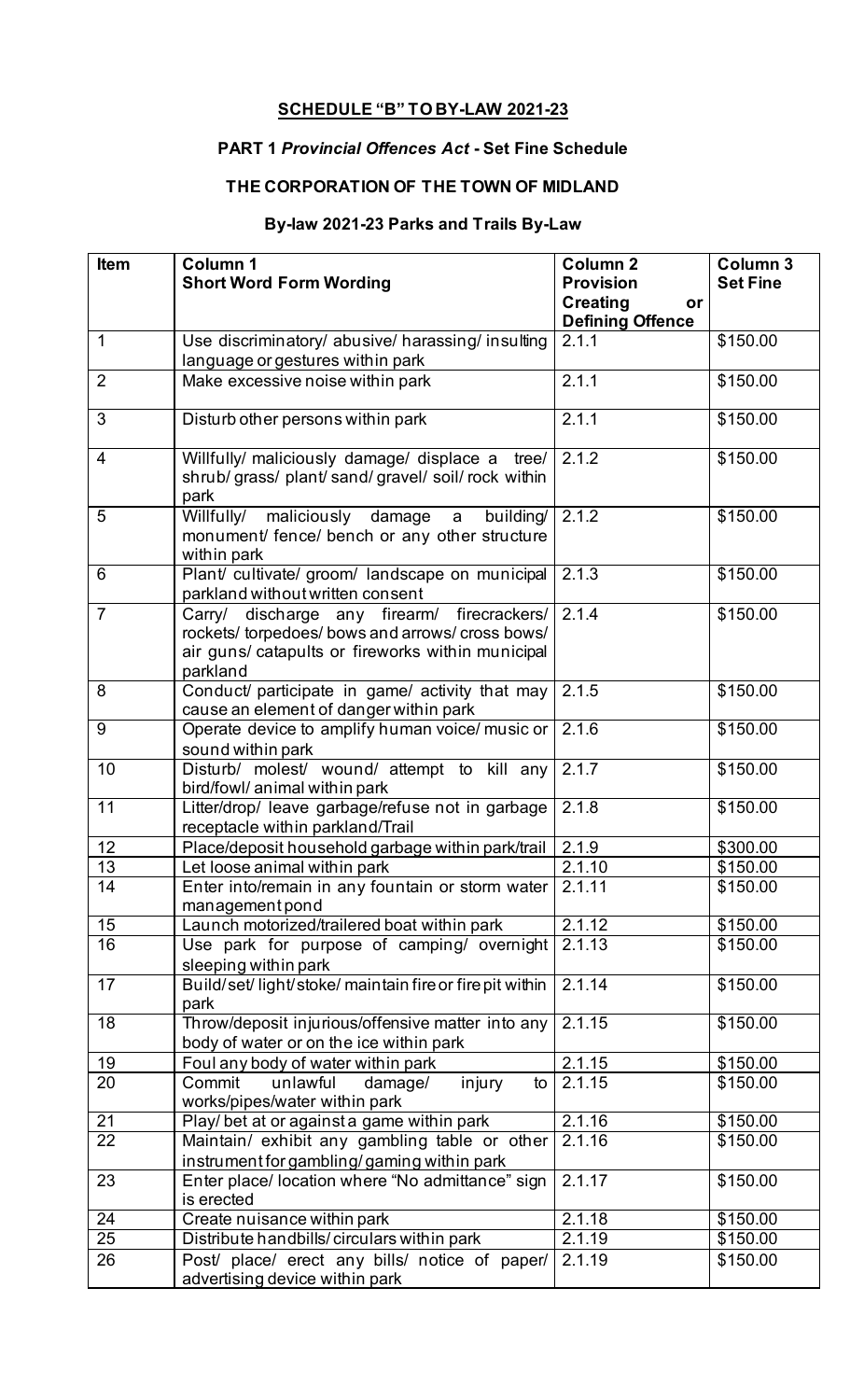| 27 | Sell/ offer for sale/ expose any merchandise/<br>article or anything for immediate or future delivery<br>within park                                                                                      | 2.1.20 | \$150.00 |
|----|-----------------------------------------------------------------------------------------------------------------------------------------------------------------------------------------------------------|--------|----------|
| 28 | Practice/ carry on/ conduct/ solicit any trade/<br>occupation/business or profession within park                                                                                                          | 2.1.21 | \$150.00 |
| 29 | Hire or solicit passengers for any vehicle for hire<br>in the parks                                                                                                                                       | 2.1.22 | \$150.00 |
| 30 | <b>Waste Water</b>                                                                                                                                                                                        | 2.1.23 | \$150.00 |
| 31 | Use/operate any motorized<br>boat/personal<br>watercraft/motorized board/hydro plane/ other<br>similar device propelled by an engine having a<br>size larger than 10 horsepower in or upon Little<br>Lake | 2.1.24 | \$150.00 |
| 32 | Feed Canada Geese and/or Seagulls                                                                                                                                                                         | 2.1.25 | \$150.00 |
| 33 | Enter or remain in a park between 11:30 pm and<br>5:00am.                                                                                                                                                 | 2.1.26 | \$150.00 |
| 34 | Enter or remain in a park between 10:00pm and<br>5:00am                                                                                                                                                   | 2.1.27 | \$150.00 |
| 35 | Operate motor vehicle within park/ municipal<br>parkland/Trail                                                                                                                                            | 4.1    | \$250.00 |
| 36 | Hinder or Obstruct an Officer                                                                                                                                                                             | 6.1    | \$300.00 |

**Note:** The penalty provision(s) for the offences indicated above is Section 6 of By-Law #2021-23. A certified Copy of which has been filed.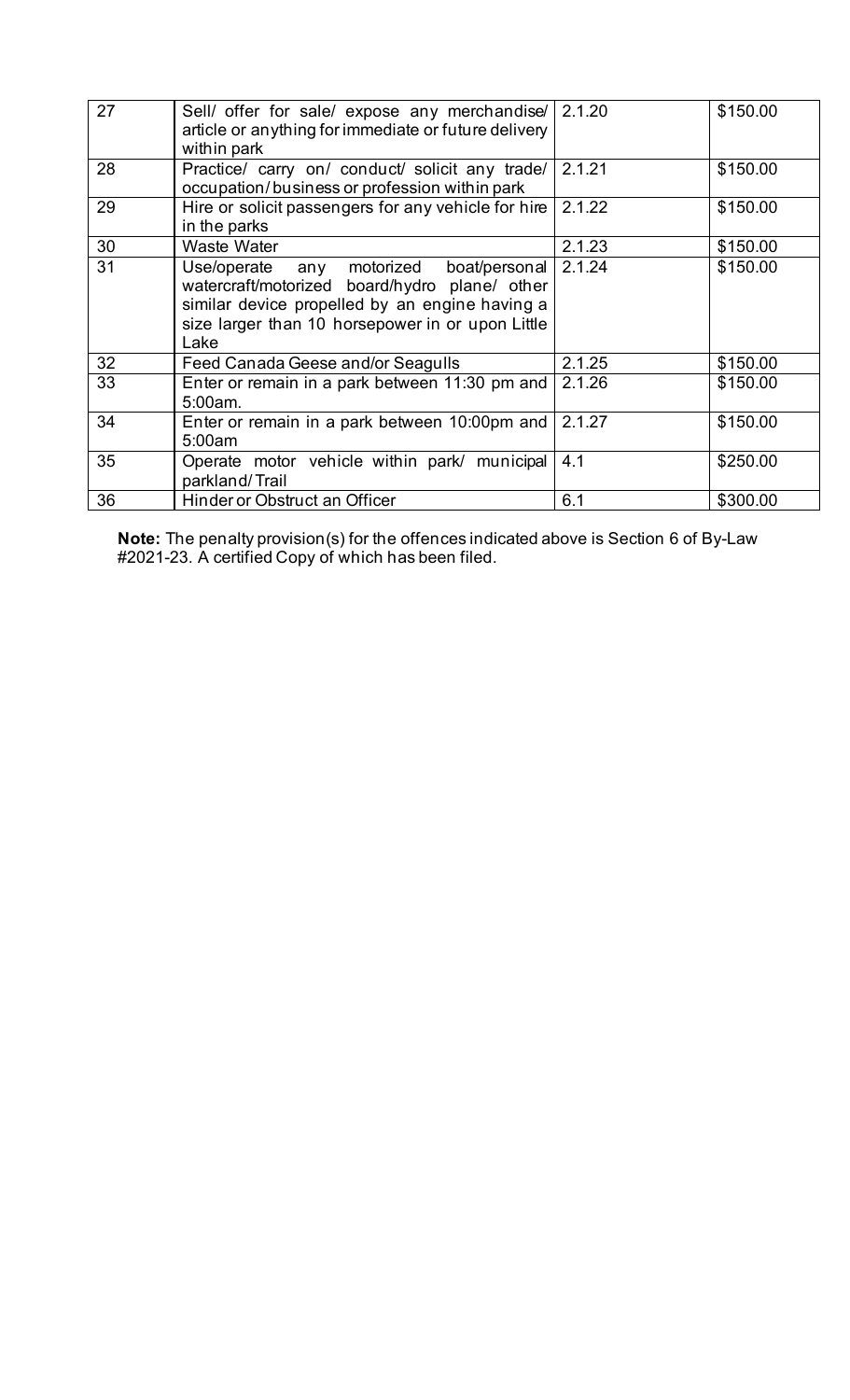# **SCHEDULE "B" TO BY-LAW 2021-23**

# **PART 1** *Provincial Offences Act* **- Set Fine Schedule**

# **THE CORPORATION OF THE TOWN OF MIDLAND**

# **By-law 2021-23 Parks and Trails By-law**

| <b>Item</b>    | Column 1<br><b>Short Word Form Wording</b>                                                                                                     | Column <sub>2</sub><br><b>Provision</b>          | Column 3<br><b>Set Fine</b> |
|----------------|------------------------------------------------------------------------------------------------------------------------------------------------|--------------------------------------------------|-----------------------------|
|                |                                                                                                                                                | <b>Creating</b><br>or<br><b>Defining Offence</b> |                             |
| $\mathbf 1$    | Use discriminatory/ abusive/ harassing/ insulting                                                                                              | 2.1.1                                            |                             |
|                | language or gestures within park                                                                                                               |                                                  |                             |
| $\overline{2}$ | Make excessive noise within park                                                                                                               | 2.1.1                                            |                             |
| 3              | Disturb other persons within park                                                                                                              | 2.1.1                                            |                             |
| $\overline{4}$ | Willfully/ maliciously damage/ displace a tree/<br>shrub/ grass/ plant/ sand/ gravel/ soil/ rock within<br>park                                | 2.1.2                                            |                             |
| 5              | Willfully/ maliciously damage a<br>building/<br>monument/ fence/ bench or any other structure<br>within park                                   | 2.1.2                                            |                             |
| 6              | Plant/ cultivate/ groom/ landscape on municipal<br>parkland without consent                                                                    | 2.1.3                                            |                             |
| $\overline{7}$ | Carry/ discharge any firearm/ firecrackers/<br>rockets/ torpedoes/ bows and arrows/ cross bows/<br>air guns/catapults or fireworks within park | 2.1.4                                            |                             |
| 8              | Conduct/ participate in game/ activity that may<br>cause an element of danger within park                                                      | 2.1.5                                            |                             |
| 9              | Operate device to amplify human voice/ music or<br>sound within park                                                                           | 2.1.6                                            |                             |
| 10             | Disturb/ molest/ wound/ attempt to kill any<br>bird/fowl/ animal within park                                                                   | 2.1.7                                            |                             |
| 11             | Litter/ drop/ leave garbage/refuse not in garbage<br>receptacle within parkland/Trail                                                          | 2.1.8                                            |                             |
| 12             | Place/deposit household garbage within park/trail                                                                                              | 2.1.9                                            |                             |
| 13             | Let loose animal within park                                                                                                                   | 2.1.10                                           |                             |
| 14             | Enter into/remain in any fountain or storm water 2.1.11<br>management pond                                                                     |                                                  |                             |
| 15             | Launch motorized/trailered boat within park                                                                                                    | 2.1.12                                           |                             |
| 16             | Use park for purpose of camping/ overnight<br>sleeping within park                                                                             | 2.1.13                                           |                             |
| 17             | Build/set/light/stoke/maintain fire or fire pit within<br>park                                                                                 | 2.1.14                                           |                             |
| 18             | Throw/deposit injurious/offensive matter into any<br>body of water or on the ice within park                                                   | 2.1.15                                           |                             |
| 19             | Foul any body of water within park                                                                                                             | 2.1.15                                           |                             |
| 20             | Commit<br>unlawful<br>damage/<br>injury<br>to<br>works/pipes/water within park                                                                 | 2.1.15                                           |                             |
| 21             | Play/ bet at or against a game within park                                                                                                     | 2.1.16                                           |                             |
| 22             | Maintain/ exhibit any gambling table or other<br>instrument for gambling/gaming within park                                                    | 2.1.16                                           |                             |
| 23             | Enter place/location where "No admittance" sign<br>is erected and reasonably visible                                                           | 2.1.17                                           |                             |
| 24             | Create nuisance within park                                                                                                                    | 2.1.18                                           |                             |
| 25             | Distribute handbills/circulars within park                                                                                                     | 2.1.19                                           |                             |
| 26             | Post/ place/ erect any bills/ notice of paper/<br>advertising device within park                                                               | 2.1.19                                           |                             |